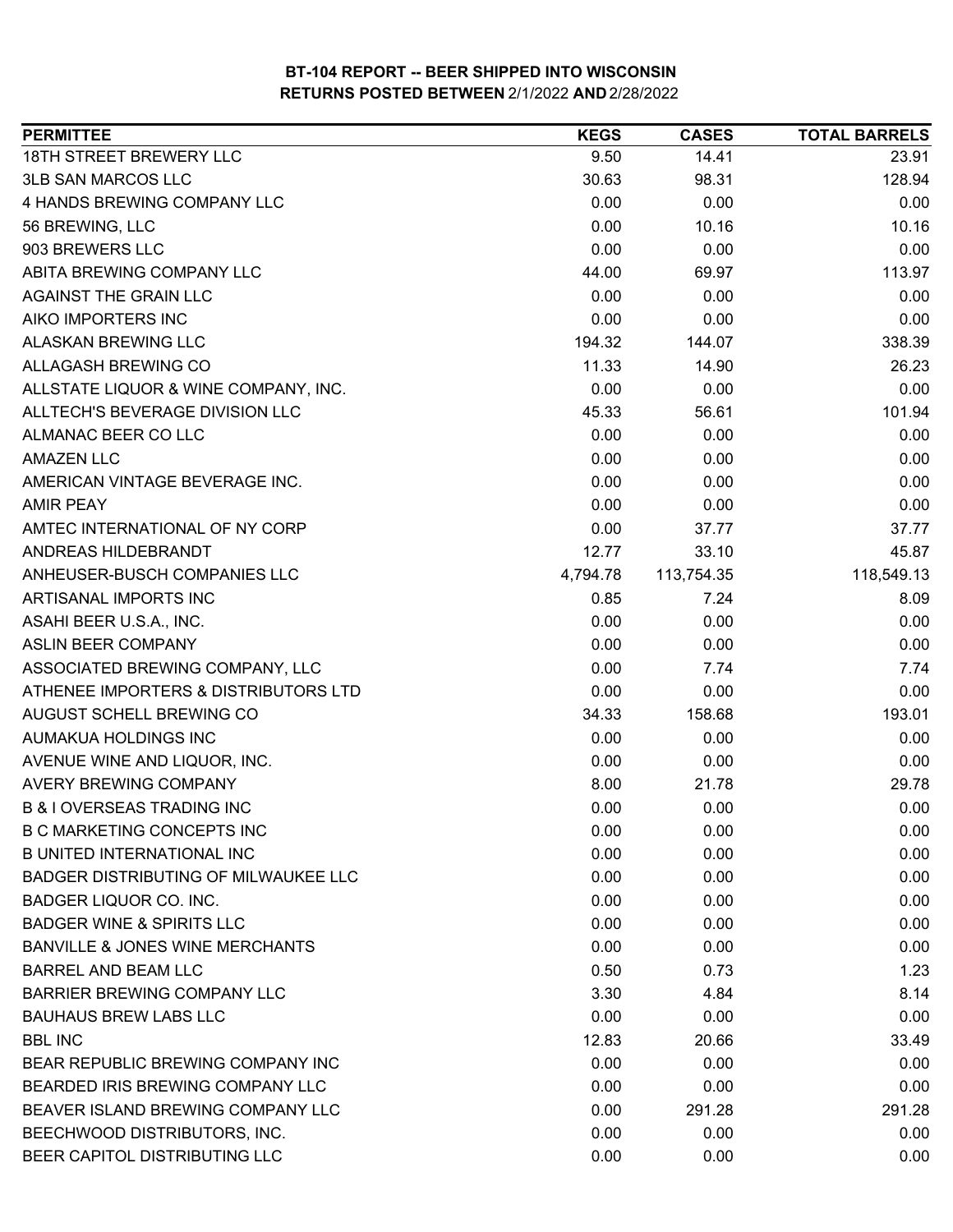| <b>PERMITTEE</b>                      | <b>KEGS</b> | <b>CASES</b> | <b>TOTAL BARRELS</b> |
|---------------------------------------|-------------|--------------|----------------------|
| BEERTERNATIONAL LLC                   | 3.33        | 12.12        | 15.45                |
| <b>BELCHING BEAVER BREWERY</b>        | 0.00        | 0.00         | 0.00                 |
| <b>BELLS BREWERY INC</b>              | 282.00      | 1,040.09     | 1,322.09             |
| BENT PADDLE BREWING COMPANY           | 16.91       | 39.93        | 56.84                |
| BERNICK'S PEPSI-COLA OF DRESSER, INC. | 0.00        | 0.00         | 0.00                 |
| BEVERAGE INNOVATION CORP              | 0.00        | 0.00         | 0.00                 |
| <b>BIG SKY BREWING CO</b>             | 12.00       | 11.61        | 23.61                |
| <b>BILL'S DISTRIBUTING, LTD.</b>      | 0.00        | 0.00         | 0.00                 |
| <b>BINDING BRAUEREI USA INC</b>       | 0.00        | 0.00         | 0.00                 |
| <b>BLACK LIST BEER LLC</b>            | 0.00        | 2.26         | 2.26                 |
| <b>BLACKSTACK BREWING INC</b>         | 35.25       | 318.57       | 353.82               |
| <b>BLUME BRAUHAUS LLC</b>             | 0.00        | 0.00         | 0.00                 |
| <b>BOSTON BEER CORPORATION</b>        | 203.33      | 6,084.11     | 6,287.44             |
| BRASS FOUNDRY BREWING CO.             | 0.00        | 0.00         | 0.00                 |
| BRAU BROTHERS BREWING COMPANY, LLC    | 0.00        | 0.00         | 0.00                 |
| <b>BREAKTHRU BEVERAGE GROUP LLC</b>   | 0.00        | 0.00         | 0.00                 |
| <b>BREAKTHRU BEVERAGE GROUP LLC</b>   | 0.00        | 0.00         | 0.00                 |
| BREWDOG BREWING COMPANY LLC           | 0.00        | 0.00         | 0.00                 |
| <b>BRIAN EWING</b>                    | 2.48        | 22.30        | 24.78                |
| BROWN-FORMAN CORPORATION              | 0.00        | 2,378.27     | 2,378.27             |
| BUFFALO CREEK BREWING LLC             | 0.00        | 0.00         | 0.00                 |
| C.J.W., INC.                          | 0.00        | 0.00         | 0.00                 |
| <b>CAIMAN HOLDCO LLC</b>              | 0.00        | 0.00         | 0.00                 |
| CANAL STREET BREWING CO LLC           | 54.00       | 388.15       | 442.15               |
| CANARCHY CRAFT BREWERY COLLECTIVE LLC | 8.16        | 112.32       | 120.48               |
| CAPITOL-HUSTING COMPANY, INC.         | 0.00        | 0.00         | 0.00                 |
| <b>CARIBBEAN DISTILLERS LLC</b>       | 0.00        | 0.00         | 0.00                 |
| CARRIAGE HOUSE IMPORTS, LTD.          | 0.00        | 10.65        | 10.65                |
| CASCADE BREWING COMPANY LLC           | 0.00        | 0.00         | 0.00                 |
| CENTRAL BEER IMPORT & EXPORT INC      | 0.00        | 0.00         | 0.00                 |
| <b>CHAD YAKOBSON</b>                  | 0.00        | 0.00         | 0.00                 |
| CHAS. A. BERNICK, INCORPORATED        | 0.00        | 0.00         | 0.00                 |
| <b>CHATHAM IMPORTS INC</b>            | 0.00        | 0.00         | 0.00                 |
| CHICAGO BREW WERKS INC                | 0.00        | 0.00         | 0.00                 |
| <b>CHRIS MICHNER</b>                  | 4.25        | 17.50        | 21.75                |
| CIVIL SOCIETY BREWING CO              | 0.00        | 0.00         | 0.00                 |
| COMPASS SPIRITS & WINES, INC.         | 0.00        | 0.00         | 0.00                 |
| CORONADO BREWING COMPANY INC          | 0.00        | 0.00         | 0.00                 |
| <b>CRAFT REVOLUTION LLC</b>           | 5.00        | 32.95        | 37.95                |
| <b>CRAFT REVOLUTION LLC</b>           | $-8.00$     | 1.27         | $-6.73$              |
| CRAZY MOUNTAIN BREWING COMPANY        | 0.00        | 0.00         | 0.00                 |
| <b>CROOK &amp; MARKER LLC</b>         | 0.00        | 347.28       | 347.28               |
| <b>CROWN IMPORTS LLC</b>              | 285.50      | 18,351.28    | 18,636.78            |
| D&V INTERNATIONAL INC                 | 23.99       | 21.41        | 45.40                |
| <b>DANNY RAKOVIC</b>                  | 0.00        | 7.20         | 7.20                 |
|                                       |             |              |                      |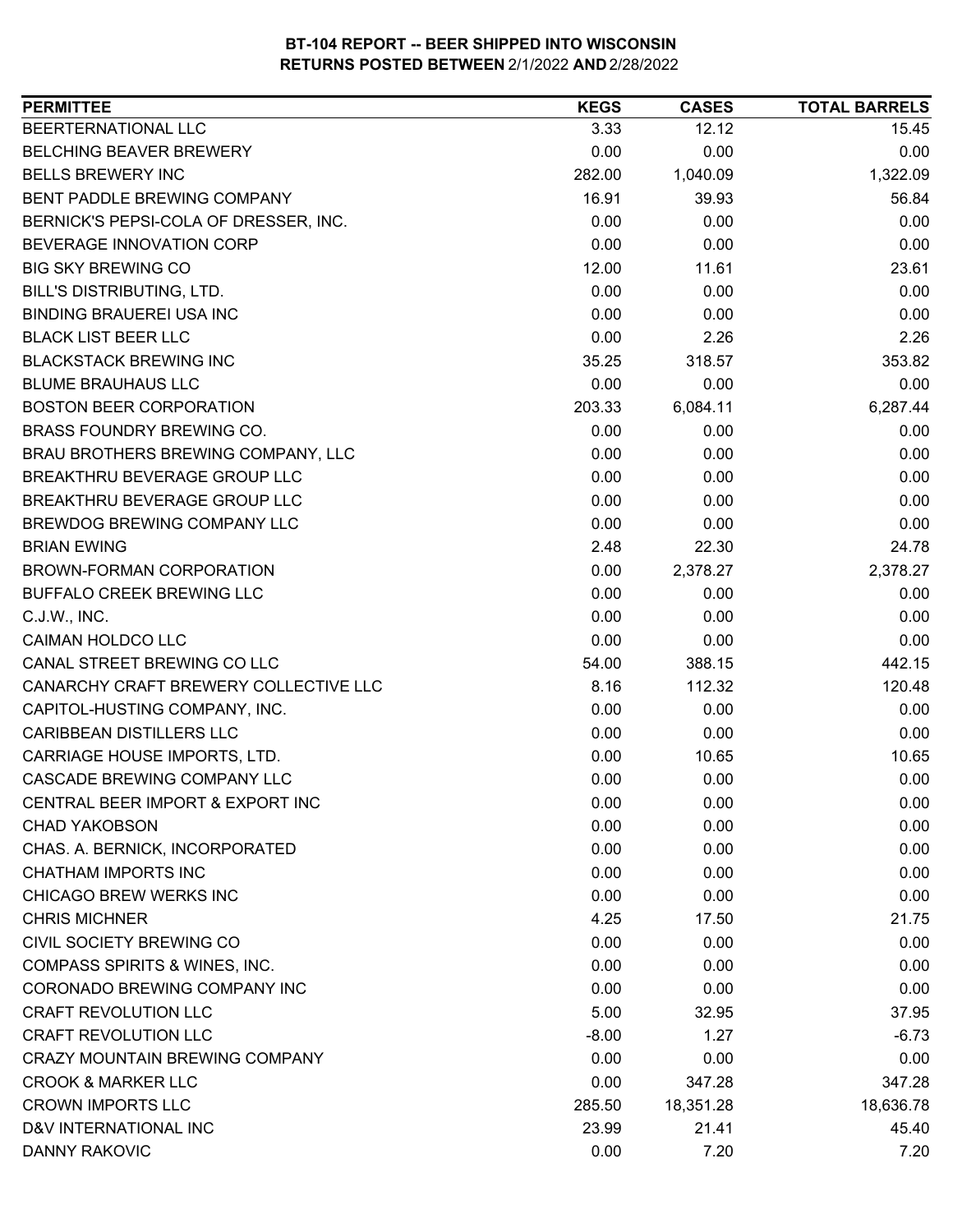| DAVID N RAYNE<br>0.00<br>0.00<br>0.00<br>DE PERE LIQUOR CO LLC<br>0.00<br>0.00<br>0.00<br>0.00<br>DEAN DISTRIBUTING, INC.<br>0.00<br>0.00<br>0.00<br>0.00<br>DEAN DISTRIBUTING, INC.<br>0.00<br>256.43<br>DESCHUTES BREWERY INC<br>59.46<br>196.97<br><b>DESTIHL HOLDINGS LLC</b><br>7.83<br>25.89<br>33.72<br>DIAGEO BEER COMPANY USA<br>3,288.86<br>436.30<br>2,852.56 |
|--------------------------------------------------------------------------------------------------------------------------------------------------------------------------------------------------------------------------------------------------------------------------------------------------------------------------------------------------------------------------|
|                                                                                                                                                                                                                                                                                                                                                                          |
|                                                                                                                                                                                                                                                                                                                                                                          |
|                                                                                                                                                                                                                                                                                                                                                                          |
|                                                                                                                                                                                                                                                                                                                                                                          |
|                                                                                                                                                                                                                                                                                                                                                                          |
|                                                                                                                                                                                                                                                                                                                                                                          |
|                                                                                                                                                                                                                                                                                                                                                                          |
| DOANE DISTRIBUTING, INC.<br>0.00<br>0.00<br>0.00                                                                                                                                                                                                                                                                                                                         |
| DOGFISH HEAD CRAFT BREWERY LLC<br>26.49<br>100.84<br>127.33                                                                                                                                                                                                                                                                                                              |
| 0.00<br>0.00<br><b>DOYNA LTD</b><br>0.00                                                                                                                                                                                                                                                                                                                                 |
| DREKKER BREWING COMPANY LLC<br>6.00<br>82.94<br>88.94                                                                                                                                                                                                                                                                                                                    |
| 96.12<br>5.70<br>DUVEL MOORTGAT USA LTD<br>90.42                                                                                                                                                                                                                                                                                                                         |
| DYNAMITE BREWING LLC<br>2.00<br>9.26<br>7.26                                                                                                                                                                                                                                                                                                                             |
| E & J GALLO WINERY<br>0.00<br>9.12<br>9.12                                                                                                                                                                                                                                                                                                                               |
| <b>EASTERN LIQUORS USA INC</b><br>0.00<br>0.00<br>0.00                                                                                                                                                                                                                                                                                                                   |
| <b>EASY STEVE LLC</b><br>0.00<br>0.72<br>0.72                                                                                                                                                                                                                                                                                                                            |
| <b>EINSTOK BEER COMPANY LP</b><br>0.00<br>20.00<br>20.00                                                                                                                                                                                                                                                                                                                 |
| EL DORADO BEVERAGE CO<br>0.00<br>0.00<br>0.00                                                                                                                                                                                                                                                                                                                            |
| EL SEGUNDO BREWING CO LLC<br>0.00<br>0.00<br>0.00                                                                                                                                                                                                                                                                                                                        |
| <b>ENERGY CITY BREWING LLC</b><br>0.00<br>7.39<br>7.39                                                                                                                                                                                                                                                                                                                   |
| 0.00<br>EPIC BREWING COMPANY LLC<br>0.00<br>0.00                                                                                                                                                                                                                                                                                                                         |
| EPIC BREWING COMPANY LLC<br>5.75<br>13.01<br>7.26                                                                                                                                                                                                                                                                                                                        |
| <b>EQUILIBRIUM BREWERY LLC</b><br>14.75<br>4.70<br>10.05                                                                                                                                                                                                                                                                                                                 |
| <b>FABIANO BROTHERS - WISCONSIN LLC</b><br>0.00<br>0.00<br>0.00                                                                                                                                                                                                                                                                                                          |
| 25.84<br>63.74<br>FAIR STATE BREWING COOPERATIVE<br>37.90                                                                                                                                                                                                                                                                                                                |
| 0.00<br>FLANIGAN DISTRIBUTING OF DOOR COUNTY, INC.<br>0.00<br>0.00                                                                                                                                                                                                                                                                                                       |
| FLYING DOG BREWERY LLLP<br>0.00<br>35.71<br>35.71                                                                                                                                                                                                                                                                                                                        |
| FORBIDDEN ROOT, A BENEFIT LLC<br>0.00<br>0.00<br>0.00                                                                                                                                                                                                                                                                                                                    |
| 0.00<br>FOREIGN OBJECTS BEER COMPANY LLC<br>0.00<br>0.00                                                                                                                                                                                                                                                                                                                 |
| FOUR SEASONS BEER DISTRIBUTORS INC<br>0.00<br>0.00<br>0.00                                                                                                                                                                                                                                                                                                               |
| 0.00<br>FRANK BEER DISTRIBUTORS, INC.<br>0.00<br>0.00                                                                                                                                                                                                                                                                                                                    |
| FRANK BEER DISTRIBUTORS, INC.<br>0.00<br>0.00<br>0.00                                                                                                                                                                                                                                                                                                                    |
| 0.00<br>0.00<br>FRANK LIQUOR COMPANY, INC.<br>0.00                                                                                                                                                                                                                                                                                                                       |
| FRANK LIQUORS OF LA CROSSE, INC.<br>0.00<br>0.00<br>0.00                                                                                                                                                                                                                                                                                                                 |
| 0.00<br>0.00<br>FRED R KARM JR<br>0.00                                                                                                                                                                                                                                                                                                                                   |
| FRONTERA 900 LLC<br>0.00<br>0.00<br>0.00                                                                                                                                                                                                                                                                                                                                 |
| <b>G &amp; F DISTRIBUTING INC</b><br>0.00<br>0.00<br>0.00                                                                                                                                                                                                                                                                                                                |
| <b>G &amp; F DISTRIBUTING INC</b><br>0.00<br>0.00<br>0.00                                                                                                                                                                                                                                                                                                                |
| <b>G K SKAGGS INC</b><br>0.00<br>0.00<br>0.00                                                                                                                                                                                                                                                                                                                            |
| <b>GARY'S CORPORATION OF OAK CREEK</b><br>0.00<br>0.00<br>0.00                                                                                                                                                                                                                                                                                                           |
| <b>GELOSO BEVERAGE GROUP LLC</b><br>125.87<br>0.00<br>125.87                                                                                                                                                                                                                                                                                                             |
| <b>GENERAL BEER DISTRIBUTORS CO.</b><br>0.00<br>0.00<br>0.00                                                                                                                                                                                                                                                                                                             |
| GENERAL BEER DISTRIBUTORS CO. - MILWAUKEE<br>0.00<br>0.00<br>0.00                                                                                                                                                                                                                                                                                                        |
| <b>GENERAL BEER-NORTHEAST INC</b><br>0.00<br>0.00<br>0.00                                                                                                                                                                                                                                                                                                                |
| GENERAL BEER-NORTHEAST INC<br>0.00<br>0.00<br>0.00                                                                                                                                                                                                                                                                                                                       |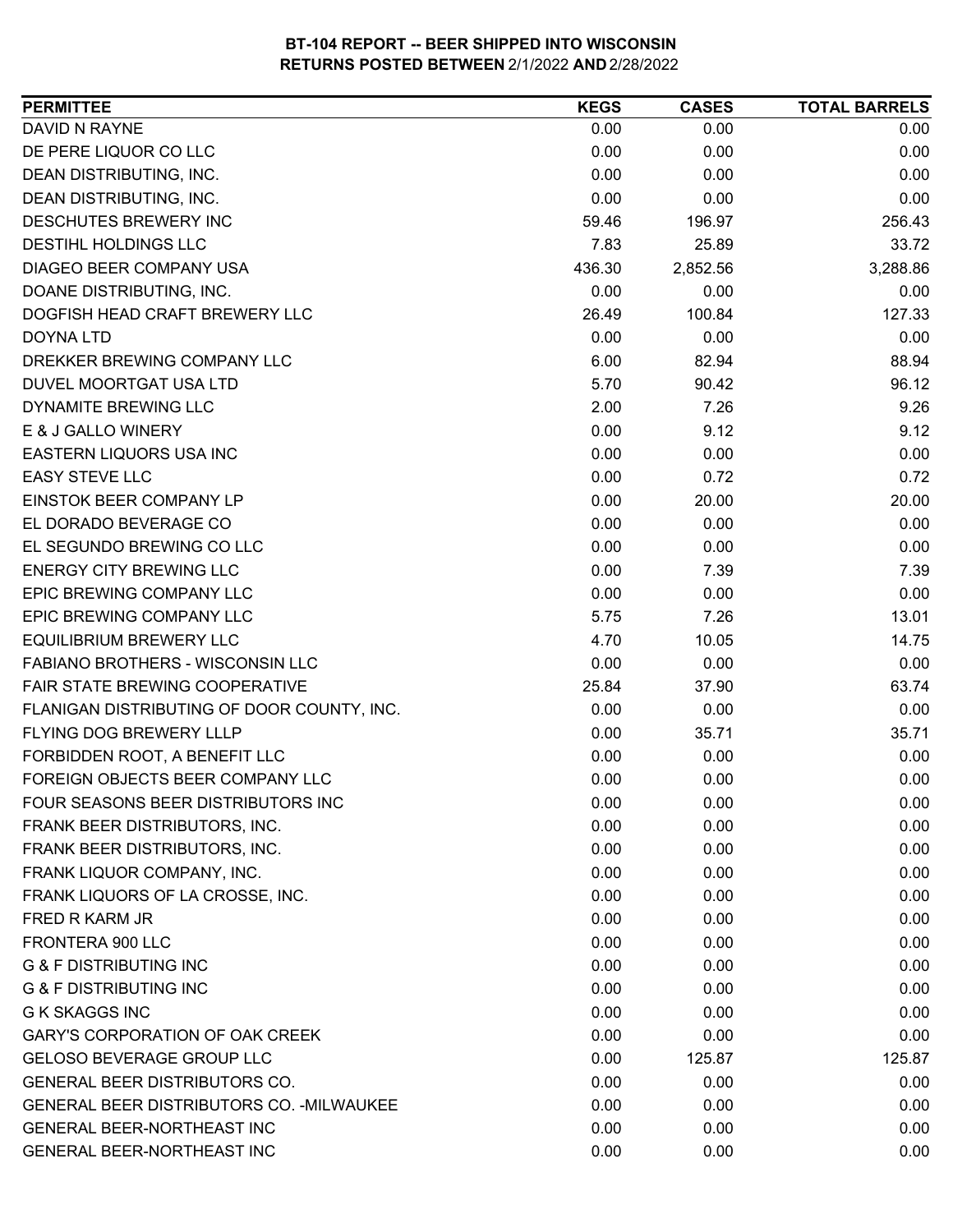| <b>PERMITTEE</b>                                  | <b>KEGS</b> | <b>CASES</b> | <b>TOTAL BARRELS</b> |
|---------------------------------------------------|-------------|--------------|----------------------|
| GENERAL BEER-NORTHWEST, INC.                      | 0.00        | 0.00         | 0.00                 |
| GENERAL BEER-NORTHWEST, INC.                      | 0.00        | 0.00         | 0.00                 |
| GENERAL BEER-NORTHWEST, INC.                      | 0.00        | 0.00         | 0.00                 |
| <b>GENERAL BEVERAGE SALES CO.</b>                 | 0.00        | 0.00         | 0.00                 |
| GENERAL BEVERAGE SALES CO. - OSHKOSH              | 0.00        | 0.00         | 0.00                 |
| <b>GENERAL BEVERAGE SALES CO.-MILWAUKEE</b>       | 0.00        | 0.00         | 0.00                 |
| <b>GEORGE BOZIC JR</b>                            | 7.67        | 0.00         | 7.67                 |
| <b>GLOBAL VILLAGE IMPORTS LLC</b>                 | 0.00        | 4.06         | 4.06                 |
| <b>GMB PARTNERS LLC</b>                           | 14.33       | 65.67        | 80.00                |
| <b>GO CRAFT BIER, INC</b>                         | 0.00        | 0.00         | 0.00                 |
| <b>GORDON BIERSCH BREWING COMPANY</b>             | 0.00        | 0.00         | 0.00                 |
| <b>GRAYSCALE BREWING LLC</b>                      | 0.00        | 0.00         | 0.00                 |
| <b>GREEN BAY DISTRIBUTORS, INC.</b>               | 0.00        | 0.00         | 0.00                 |
| <b>GREEN BENCH BREWING CO LLC</b>                 | 0.00        | 0.00         | 0.00                 |
| H C FOODS CO LTD                                  | 0.00        | 0.00         | 0.00                 |
| HARPOON DISTRIBUTING COMPANY                      | 0.00        | 0.00         | 0.00                 |
| HEAVY RIFF BREWING COMPANY LLC                    | 0.00        | 0.00         | 0.00                 |
| HEINEKEN USA INCORPORATED                         | 64.58       | 2,184.05     | 2,248.63             |
| <b>HIDDEN SPRINGS ALE WORKS</b>                   | 0.00        | 0.00         | 0.00                 |
| HIGH COUNTRY BREWERY INC                          | 0.00        | 0.00         | 0.00                 |
| HOFBRAUHAUS OF AMERICA, LLC                       | 0.00        | 0.00         | 0.00                 |
| <b>HOLZLAGER BREWING LLC</b>                      | 3.18        | 3.18         | 6.36                 |
| HOP BUTCHER FOR THE WORLD LLC                     | 0.51        | 13.14        | 13.65                |
| HUDSON VALLEY BEVERAGE CO., INC                   | 0.00        | 0.00         | 0.00                 |
| ILLUMINATED BREW WORKS LLC                        | 0.00        | 0.00         | 0.00                 |
| <b>ILLYRIAN IMPORT INC</b>                        | 0.00        | 0.00         | 0.00                 |
| INDEED BREWING COMPANY LLC                        | 27.67       | 43.08        | 70.75                |
| INDIAN PEAKS BREWING COMPANY                      | 9.00        | 102.19       | 111.19               |
| <b>INTERNATIONAL DISTILLERS &amp; VINTERS LTD</b> | 0.00        | 5.11         | 5.11                 |
| <b>INTERTRADE USA COMPANY</b>                     | 0.00        | 0.00         | 0.00                 |
| <b>IOWA BREWING COMPANY LLC</b>                   | 0.67        | 1.96         | 2.63                 |
| <b>IRON HORSE BEVERAGE LLC</b>                    | 0.00        | 0.00         | 0.00                 |
| <b>ISLAND CITY BREWING COMPANY LLC</b>            | 0.00        | 0.00         | 0.00                 |
| J. WAKEFIELD BREWING, LLC                         | 3.33        | 21.00        | 24.33                |
| <b>JAW PROPERTIES LLC</b>                         | 0.00        | 0.00         | 0.00                 |
| <b>JDZ INC</b>                                    | 0.00        | 0.00         | 0.00                 |
| JESTER KING CRAFT BREWERY, LLC                    | 0.00        | 0.00         | 0.00                 |
| <b>JOHN J COLLETTI</b>                            | 0.00        | 0.00         | 0.00                 |
| JOHNSON BROTHERS OF WISCONSIN, INC.               | 0.00        | 0.00         | 0.00                 |
| <b>JOSHUA DETH</b>                                | 23.08       | 137.40       | 160.48               |
| <b>JUNESHINE INC</b>                              | 0.00        | 25.65        | 25.65                |
| <b>JUSTIN STRAYER</b>                             | 0.00        | 0.00         | 0.00                 |
| <b>KASTEEL USA</b>                                | 0.00        | 0.00         | 0.00                 |
| KAY BEER DISTRIBUTING, INC.                       | 0.00        | 0.00         | 0.00                 |
| KEWEENAW BREWING CO LLC                           | 123.25      | 95.00        | 218.25               |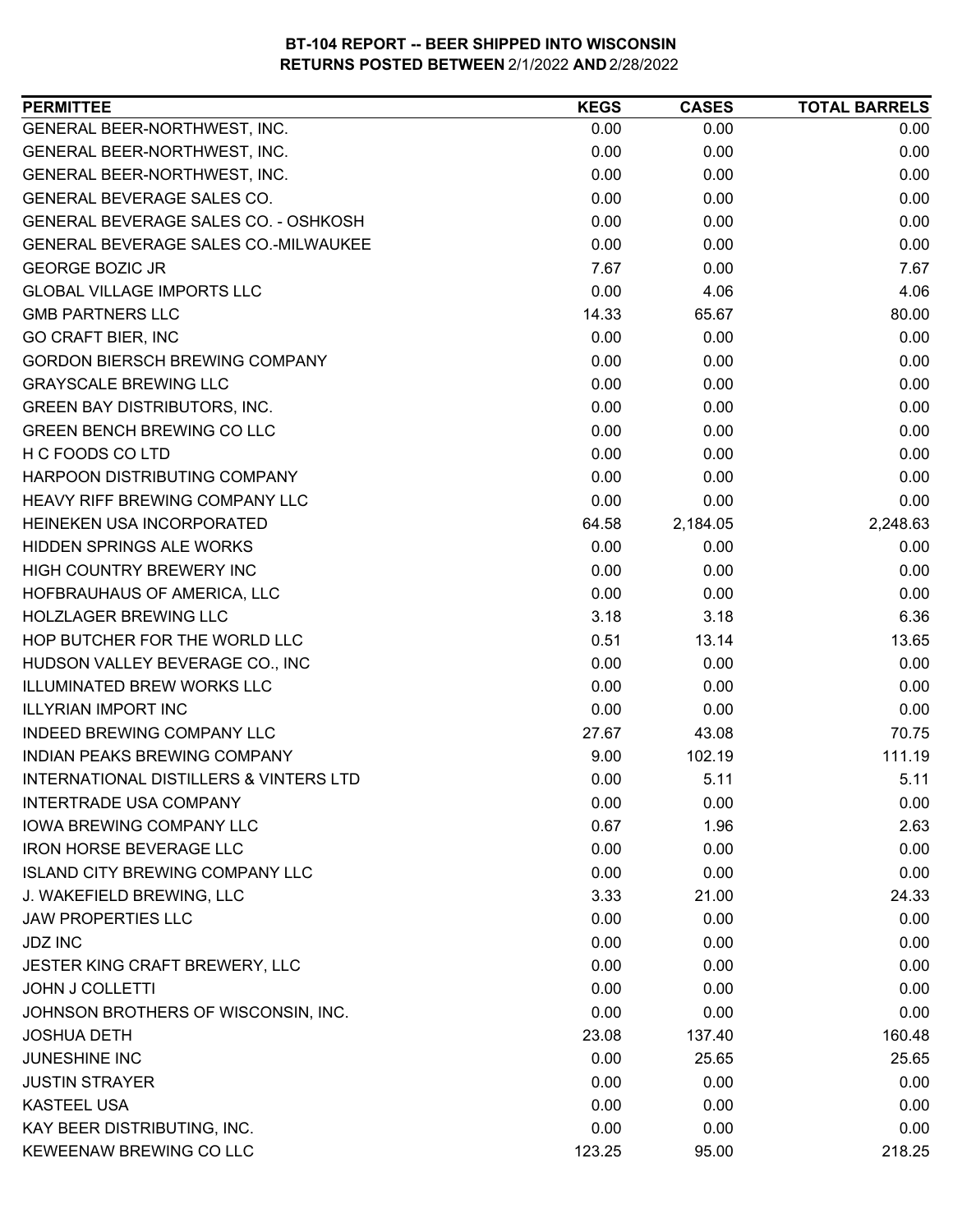| <b>PERMITTEE</b>                      | <b>KEGS</b> | <b>CASES</b> | <b>TOTAL BARRELS</b> |
|---------------------------------------|-------------|--------------|----------------------|
| KINGS AND CONVICTS BP LLC             | 0.00        | 0.00         | 0.00                 |
| <b>KLOCKOW BREWING COMPANY INC</b>    | 0.50        | 0.00         | 0.50                 |
| KOJIMA & INTERNATIONAL ASSOCIATES INC | 0.00        | 0.00         | 0.00                 |
| KREBS BREWING CO., INC.               | 7.50        | 10.89        | 18.39                |
| KUHNHENN BREWING CO LLC               | 0.00        | 0.00         | 0.00                 |
| LA CROSSE BEVERAGE LLC                | 31.51       | 1,178.80     | 1,210.31             |
| LABATT USA OPERATING CO LLC           | 16.00       | 1,575.37     | 1,591.37             |
| <b>LAGUNITAS BREWING CO</b>           | 72.00       | 682.40       | 754.40               |
| LAKE OF THE WOODS BREWING CO          | 4.17        | 3.63         | 7.80                 |
| LARRY'S DISTRIBUTING CO., INC.        | 0.00        | 0.00         | 0.00                 |
| LEE BEVERAGE OF WISCONSIN LLC         | 0.00        | 0.00         | 0.00                 |
| LEE BEVERAGE OF WISCONSIN LLC         | 0.00        | 0.00         | 0.00                 |
| LEE BEVERAGE OF WISCONSIN LLC         | 0.00        | 0.00         | 0.00                 |
| <b>LENA BEVERAGE COMPANY</b>          | 0.50        | 0.00         | 0.50                 |
| LIFT BRIDGE BREWING TECHNOLOGIES LLC  | 15.16       | 20.40        | 35.56                |
| LIL BEAVER BREWERY LLC                | 0.00        | 0.00         | 0.00                 |
| <b>LOGSDON FARMHOUSE ALES LLC</b>     | 0.00        | 0.00         | 0.00                 |
| LONGSTOCK III LLC                     | 0.00        | 0.00         | 0.00                 |
| LOUIS GLUNZ BEER INC                  | 19.56       | 25.93        | 45.49                |
| <b>LUPULIN BREWING LLC</b>            | 0.67        | 5.33         | 6.00                 |
| <b>LYTT LLC</b>                       | 0.00        | 0.00         | 0.00                 |
| MAINE BEER COMPANY, LLC               | 0.00        | 0.00         | 0.00                 |
| MAINSHEET CAPITAL INC                 | 0.00        | 7.98         | 7.98                 |
| <b>MANKATO BREWERY LLC</b>            | 0.00        | 0.00         | 0.00                 |
| MARK ANTHONY BRANDS INC.              | 0.00        | 5,155.20     | 5,155.20             |
| MARZ COMMUNITY BREWING CO.            | 0.85        | 0.88         | 1.73                 |
| MASTER OF NONE LLC                    | 0.00        | 0.00         | 0.00                 |
| <b>MATT BREWING CO INC</b>            | 0.00        | 0.00         | 0.00                 |
| MERCENARY BREWERY & DISTILLERY LLC    | 18.16       | 19.46        | 37.62                |
| MERCHANT DU VIN CORPORATION           | 12.79       | 71.79        | 84.58                |
| <b>METROPOLITAN BREWING LLC</b>       | 0.00        | 0.00         | 0.00                 |
| <b>MHW LTD</b>                        | 0.00        | 6.78         | 6.78                 |
| MICHAEL G ANSAY                       | 0.00        | 0.00         | 0.00                 |
| MIGHTY SWELL COCKTAIL COMPANY LLC     | 0.00        | 37.74        | 37.74                |
| MIKERPHONE BREWING LLC                | 1.00        | 0.39         | 1.39                 |
| <b>MODIST BREWING LLC</b>             | 30.74       | 0.00         | 30.74                |
| MOLSON COORS BEVERAGE COMPANY USA LLC | 287.75      | 5,497.98     | 5,785.73             |
| MONKLESS BREWING LLC                  | 0.00        | 0.00         | 0.00                 |
| MOTHER LODE BREWING LLC               | 0.00        | 0.00         | 0.00                 |
| MPL BRANDS NV INC                     | 0.00        | 0.00         | 0.00                 |
| MPL BRANDS NV INC                     | 0.00        | 0.00         | 0.00                 |
| MPL BRANDS NV INC                     | 0.00        | 0.00         | 0.00                 |
| MUTUAL WHOLESALE LIQUOR INC           | 0.00        | 0.00         | 0.00                 |
| NARRAGANSETT BREWING COMPANY          | 4.00        | 38.15        | 42.15                |
| NDC SYSTEMS LP                        | 45.31       | 0.00         | 45.31                |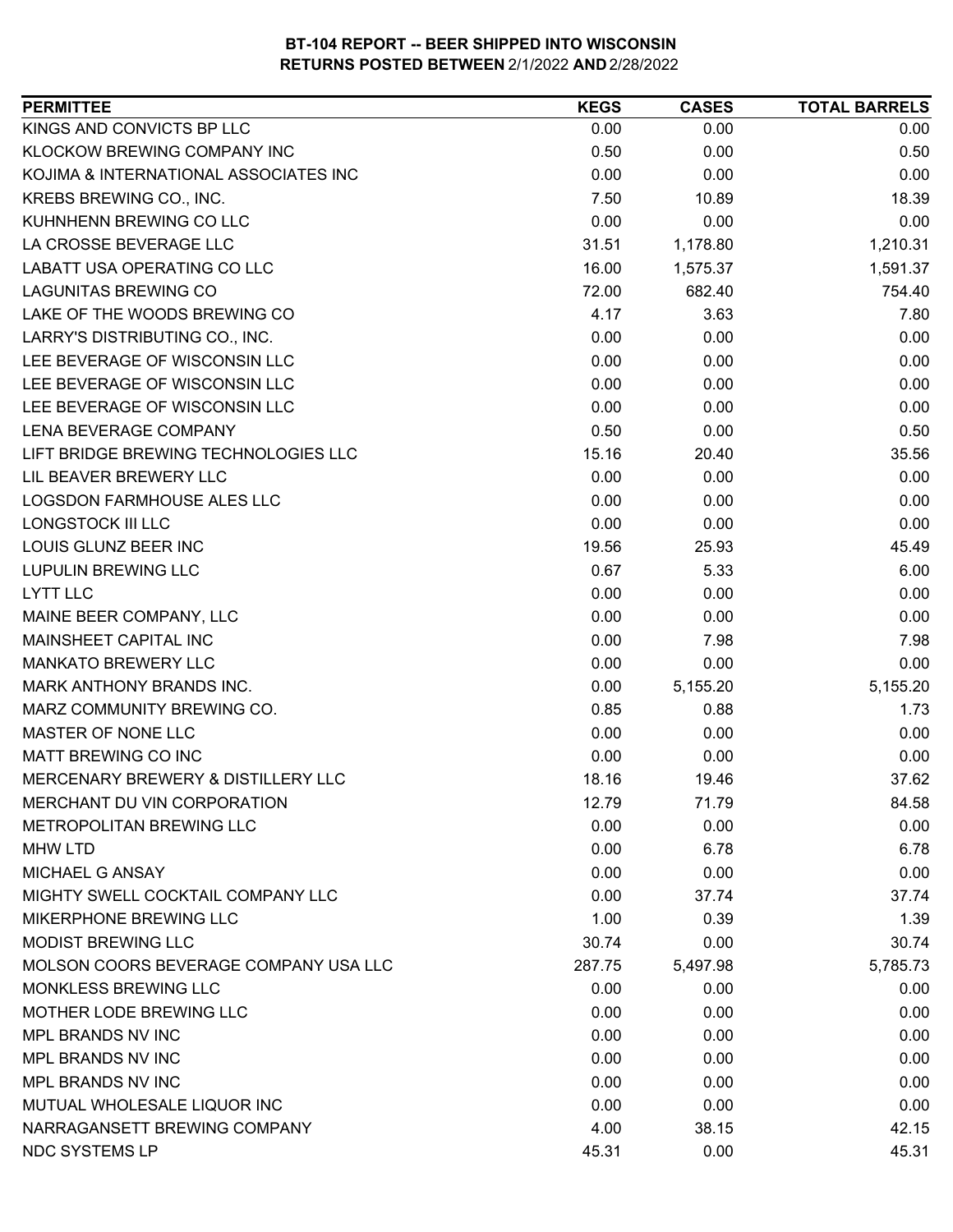| <b>PERMITTEE</b>                        | <b>KEGS</b> | <b>CASES</b> | <b>TOTAL BARRELS</b> |
|-----------------------------------------|-------------|--------------|----------------------|
| NEBRASKA BREWING CO INC                 | 0.00        | 0.00         | 0.00                 |
| NEW BELGIUM BREWING COMPANY INC         | 192.31      | 1,339.61     | 1,531.92             |
| NEW YORK MUTUAL TRADING CO INC          | 0.00        | 0.00         | 0.00                 |
| NOELKE DISTRIBUTORS, INC.               | 0.00        | 0.00         | 0.00                 |
| NORTH COAST BREWING CO INC              | 0.00        | 37.72        | 37.72                |
| NORTHERN UNITED BREWING COMPANY, LLC    | 0.00        | 7.74         | 7.74                 |
| NOUVEAU VENTURES LLC                    | 0.00        | 0.00         | 0.00                 |
| NUDE BEVERAGES, INC.                    | 0.00        | 0.00         | 0.00                 |
| <b>ODELL BREWING COMPANY</b>            | 25.50       | 42.83        | 68.33                |
| OFF TRAIL COLLECTIVE INC                | 2.65        | 5.61         | 8.26                 |
| OLD NATION BREWING COMPANY LLC          | 0.00        | 20.32        | 20.32                |
| OREGON BREWING COMPANY INC              | 1.70        | 2.18         | 3.88                 |
| OTHER HALF BREWING COMPANY, INC         | 0.00        | 0.00         | 0.00                 |
| PABST BREWING COMPANY, LLC              | 13.99       | 1,202.33     | 1,216.32             |
| PALS BREWING COMPANY, LLC               | 0.00        | 0.00         | 0.00                 |
| PAMPA BEVERAGES LLC                     | 0.00        | 0.00         | 0.00                 |
| PARK RIDGE DISTRIBUTING, INC.           | 0.00        | 0.00         | 0.00                 |
| PATERNO IMPORTS LTD                     | 0.00        | 0.00         | 0.00                 |
| PAULANER USA LLC                        | 46.01       | 148.74       | 194.75               |
| PEHLER DISTRIBUTING, INC.               | 0.00        | 0.00         | 0.00                 |
| PERENNIAL PARTNERS LLC                  | 0.00        | 0.00         | 0.00                 |
| PHASE THREE BREWING COMPANY LLC         | 2.66        | 7.04         | 9.70                 |
| PHIL KNUTSEN                            | 0.00        | 0.00         | 0.00                 |
| PHILLIPS WINE COMPANY                   | 0.00        | 0.00         | 0.00                 |
| PIPEWORKS PRODUCTION LLC                | 0.00        | 0.00         | 0.00                 |
| PREMIUM BEVERAGES LLC                   | 0.00        | 0.00         | 0.00                 |
| PRO-LIQUITECH LLC                       | 0.00        | 0.20         | 0.20                 |
| PULPIT ROCK BREWING COMPANY             | 0.00        | 0.19         | 0.19                 |
| <b>QUINN BORCHARDT BREWING LLC</b>      | 1.00        | 29.80        | 30.80                |
| <b>REEDS INC</b>                        | 0.00        | 0.00         | 0.00                 |
| <b>REVELATION ALES LLC</b>              | 0.36        | 0.60         | 0.96                 |
| RHINEGEIST, LLC                         | 14.67       | 15.36        | 30.03                |
| ROAK BREWING CO., LLC                   | 0.00        | 0.00         | 0.00                 |
| S&H INDEPENDENT PREMIUM BRANDS EAST LLC | 7.67        | 10.56        | 18.23                |
| S. & S. DISTRIBUTING, INC.              | 0.00        | 0.00         | 0.00                 |
| S. & S. DISTRIBUTING, INC.              | 0.00        | 0.00         | 0.00                 |
| SARATOGA LIQUOR CO., INC.               | 0.00        | 0.00         | 0.00                 |
| SAUGATUCK BREWING COMPANY INC           | 21.83       | 24.68        | 46.51                |
| SAZERAC COMPANY INC                     | 0.00        | 0.00         | 0.00                 |
| SCHAFER-REICHART SELECTIONS, INC.       | 0.00        | 0.00         | 0.00                 |
| SHORTS BREWING COMPANY                  | 15.50       | 18.50        | 34.00                |
| SIERRA NEVADA BREWING COMPANY           | 105.94      | 705.41       | 811.35               |
| SINGHA NORTH AMERICA INC                | 0.00        | 9.48         | 9.48                 |
| SLEEPING GIANT BREWING COMPANY LLC      | 0.00        | 0.00         | 0.00                 |
| SOCIABLE CIDER WERKS LLC                | 0.00        | 0.00         | 0.00                 |
|                                         |             |              |                      |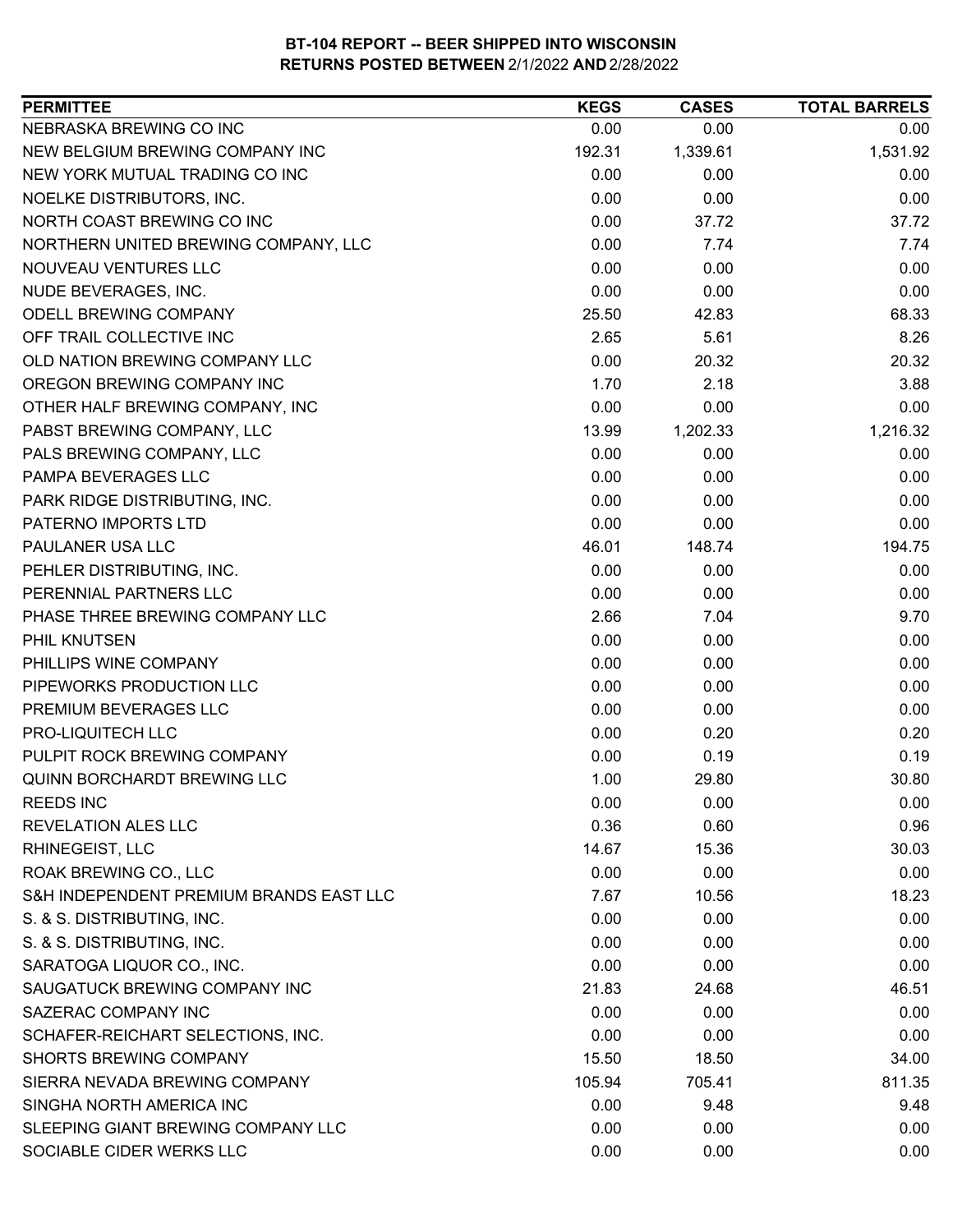| SOLEMN OATH BREWERY LLC<br>0.00<br>0.00<br>SOUTHERN GRIST BREWING COMPANY<br>0.00<br>0.00<br>SOUTHERN TIER BREWING COMPANY LLC<br>0.00<br>8.35<br>SP3 LLC<br>0.00<br>0.00<br>0.84<br><b>SPIRAL BREWERY LLC</b><br>1.94<br>ST KILLIAN IMPORTING CO INC<br>47.72<br>239.42<br>STANLEY STAWSKI DIST CO INC<br>0.00<br>14.86<br>STAR CATCHER BEVERAGE LLC<br>0.00<br>0.00<br>0.00<br>STAR DISTRIBUTING CO., LLC<br>0.00<br><b>STEVE CRIDER</b><br>0.00<br>0.00<br>STONE BREWING CO LLC<br>20.49<br>175.99<br>0.00<br>SUGAR CREEK ACQUISITION LLC<br>0.00<br>SUMMIT BREWING COMPANY<br>173.99<br>393.49<br><b>SUN KING BREWING CO LLC</b><br>0.00<br>0.00<br>SUPERIOR BEVERAGES LLC<br>0.00<br>0.00<br><b>SURLY BREWING COMPANY</b><br>139.00<br>270.70<br><b>SURVILLE ENTERPRISES CORP</b><br>0.00<br>0.00 | <b>PERMITTEE</b> | <b>KEGS</b> | <b>CASES</b> | <b>TOTAL BARRELS</b> |
|--------------------------------------------------------------------------------------------------------------------------------------------------------------------------------------------------------------------------------------------------------------------------------------------------------------------------------------------------------------------------------------------------------------------------------------------------------------------------------------------------------------------------------------------------------------------------------------------------------------------------------------------------------------------------------------------------------------------------------------------------------------------------------------------------------|------------------|-------------|--------------|----------------------|
|                                                                                                                                                                                                                                                                                                                                                                                                                                                                                                                                                                                                                                                                                                                                                                                                        |                  |             |              | 0.00                 |
|                                                                                                                                                                                                                                                                                                                                                                                                                                                                                                                                                                                                                                                                                                                                                                                                        |                  |             |              | 0.00                 |
|                                                                                                                                                                                                                                                                                                                                                                                                                                                                                                                                                                                                                                                                                                                                                                                                        |                  |             |              | 8.35                 |
|                                                                                                                                                                                                                                                                                                                                                                                                                                                                                                                                                                                                                                                                                                                                                                                                        |                  |             |              | 0.00                 |
|                                                                                                                                                                                                                                                                                                                                                                                                                                                                                                                                                                                                                                                                                                                                                                                                        |                  |             |              | 2.78                 |
|                                                                                                                                                                                                                                                                                                                                                                                                                                                                                                                                                                                                                                                                                                                                                                                                        |                  |             |              | 287.14               |
|                                                                                                                                                                                                                                                                                                                                                                                                                                                                                                                                                                                                                                                                                                                                                                                                        |                  |             |              | 14.86                |
|                                                                                                                                                                                                                                                                                                                                                                                                                                                                                                                                                                                                                                                                                                                                                                                                        |                  |             |              | 0.00                 |
|                                                                                                                                                                                                                                                                                                                                                                                                                                                                                                                                                                                                                                                                                                                                                                                                        |                  |             |              | 0.00                 |
|                                                                                                                                                                                                                                                                                                                                                                                                                                                                                                                                                                                                                                                                                                                                                                                                        |                  |             |              | 0.00                 |
|                                                                                                                                                                                                                                                                                                                                                                                                                                                                                                                                                                                                                                                                                                                                                                                                        |                  |             |              | 196.48               |
|                                                                                                                                                                                                                                                                                                                                                                                                                                                                                                                                                                                                                                                                                                                                                                                                        |                  |             |              | 0.00                 |
|                                                                                                                                                                                                                                                                                                                                                                                                                                                                                                                                                                                                                                                                                                                                                                                                        |                  |             |              | 567.48               |
|                                                                                                                                                                                                                                                                                                                                                                                                                                                                                                                                                                                                                                                                                                                                                                                                        |                  |             |              | 0.00                 |
|                                                                                                                                                                                                                                                                                                                                                                                                                                                                                                                                                                                                                                                                                                                                                                                                        |                  |             |              | 0.00                 |
|                                                                                                                                                                                                                                                                                                                                                                                                                                                                                                                                                                                                                                                                                                                                                                                                        |                  |             |              | 409.70               |
|                                                                                                                                                                                                                                                                                                                                                                                                                                                                                                                                                                                                                                                                                                                                                                                                        |                  |             |              | 0.00                 |
| SWEETWATER BREWING COMPANY LLC<br>15.01<br>104.37                                                                                                                                                                                                                                                                                                                                                                                                                                                                                                                                                                                                                                                                                                                                                      |                  |             |              | 119.38               |
| SYLWESTER KOLAKOWSKI<br>0.00<br>0.00                                                                                                                                                                                                                                                                                                                                                                                                                                                                                                                                                                                                                                                                                                                                                                   |                  |             |              | 0.00                 |
| <b>SYRIANA INC</b><br>0.00<br>0.00                                                                                                                                                                                                                                                                                                                                                                                                                                                                                                                                                                                                                                                                                                                                                                     |                  |             |              | 0.00                 |
| 0.00<br>TABLEBLUFF BREWING CO INC<br>0.00                                                                                                                                                                                                                                                                                                                                                                                                                                                                                                                                                                                                                                                                                                                                                              |                  |             |              | 0.00                 |
| THE ALE APOTHECARY<br>0.00<br>0.00                                                                                                                                                                                                                                                                                                                                                                                                                                                                                                                                                                                                                                                                                                                                                                     |                  |             |              | 0.00                 |
| THE BROOKLYN BREWERY CORPORATION<br>0.00<br>0.00                                                                                                                                                                                                                                                                                                                                                                                                                                                                                                                                                                                                                                                                                                                                                       |                  |             |              | 0.00                 |
| THE BRUERY LLC<br>0.00<br>0.00                                                                                                                                                                                                                                                                                                                                                                                                                                                                                                                                                                                                                                                                                                                                                                         |                  |             |              | 0.00                 |
| 0.00<br>THE CHURCH STREET BREWING COMPANY LLC<br>0.00                                                                                                                                                                                                                                                                                                                                                                                                                                                                                                                                                                                                                                                                                                                                                  |                  |             |              | 0.00                 |
| THE FLORIDA BREWERY, INC.<br>0.00<br>0.00                                                                                                                                                                                                                                                                                                                                                                                                                                                                                                                                                                                                                                                                                                                                                              |                  |             |              | 0.00                 |
| THE GAMBRINUS COMPANY<br>63.00<br>203.80                                                                                                                                                                                                                                                                                                                                                                                                                                                                                                                                                                                                                                                                                                                                                               |                  |             |              | 266.80               |
| THE GREAT LAKES BREWING CO<br>65.78<br>109.88                                                                                                                                                                                                                                                                                                                                                                                                                                                                                                                                                                                                                                                                                                                                                          |                  |             |              | 175.66               |
| THOMAS A DORAIRAJ<br>0.00<br>0.00                                                                                                                                                                                                                                                                                                                                                                                                                                                                                                                                                                                                                                                                                                                                                                      |                  |             |              | 0.00                 |
| THREE FLOYDS BREWING LLC<br>121.16<br>244.47                                                                                                                                                                                                                                                                                                                                                                                                                                                                                                                                                                                                                                                                                                                                                           |                  |             |              | 365.63               |
| 0.00<br>0.00<br><b>TODD FYTEN</b>                                                                                                                                                                                                                                                                                                                                                                                                                                                                                                                                                                                                                                                                                                                                                                      |                  |             |              | 0.00                 |
| <b>TOPPLING GOLIATH INC</b><br>102.67<br>178.54                                                                                                                                                                                                                                                                                                                                                                                                                                                                                                                                                                                                                                                                                                                                                        |                  |             |              | 281.21               |
| <b>TORI-VERDI GROUP LLC</b><br>0.00<br>0.00                                                                                                                                                                                                                                                                                                                                                                                                                                                                                                                                                                                                                                                                                                                                                            |                  |             |              | 0.00                 |
| TRIANGLE DISTRIBUTING COMPANY, INC.<br>0.00<br>0.00                                                                                                                                                                                                                                                                                                                                                                                                                                                                                                                                                                                                                                                                                                                                                    |                  |             |              | 0.00                 |
| 0.00<br><b>TRIPP BREWERY, LLC</b><br>0.00                                                                                                                                                                                                                                                                                                                                                                                                                                                                                                                                                                                                                                                                                                                                                              |                  |             |              | 0.00                 |
| <b>TROIKA BREWING COMPANY LLC</b><br>9.83<br>13.54                                                                                                                                                                                                                                                                                                                                                                                                                                                                                                                                                                                                                                                                                                                                                     |                  |             |              | 23.37                |
| <b>TRUCKEE CRAFT BREWING</b><br>0.00<br>0.00                                                                                                                                                                                                                                                                                                                                                                                                                                                                                                                                                                                                                                                                                                                                                           |                  |             |              | 0.00                 |
| TWO BROTHERS BREWING COMPANY<br>0.00<br>13.50                                                                                                                                                                                                                                                                                                                                                                                                                                                                                                                                                                                                                                                                                                                                                          |                  |             |              | 13.50                |
| <b>UINTA BREWING COMPANY</b><br>0.00<br>0.00                                                                                                                                                                                                                                                                                                                                                                                                                                                                                                                                                                                                                                                                                                                                                           |                  |             |              | 0.00                 |
| UNE ANNEE BREWERY LLC<br>26.93<br>45.92                                                                                                                                                                                                                                                                                                                                                                                                                                                                                                                                                                                                                                                                                                                                                                |                  |             |              | 72.85                |
| UNITED STATES BEVERAGE LLC<br>5.13<br>123.92                                                                                                                                                                                                                                                                                                                                                                                                                                                                                                                                                                                                                                                                                                                                                           |                  |             |              | 129.05               |
| UNITED STATES DISTILLED PRODUCTS CO.<br>0.00<br>301.61                                                                                                                                                                                                                                                                                                                                                                                                                                                                                                                                                                                                                                                                                                                                                 |                  |             |              | 301.61               |
| UNITY VIBRATION LIVING KOMBUCHA TEA LLC<br>0.00<br>0.00                                                                                                                                                                                                                                                                                                                                                                                                                                                                                                                                                                                                                                                                                                                                                |                  |             |              | 0.00                 |
| UPLAND BREWING COMPANY INC<br>0.00<br>0.00                                                                                                                                                                                                                                                                                                                                                                                                                                                                                                                                                                                                                                                                                                                                                             |                  |             |              | 0.00                 |
| URSA MINOR BREWING LLC<br>1.00<br>3.98                                                                                                                                                                                                                                                                                                                                                                                                                                                                                                                                                                                                                                                                                                                                                                 |                  |             |              | 4.98                 |